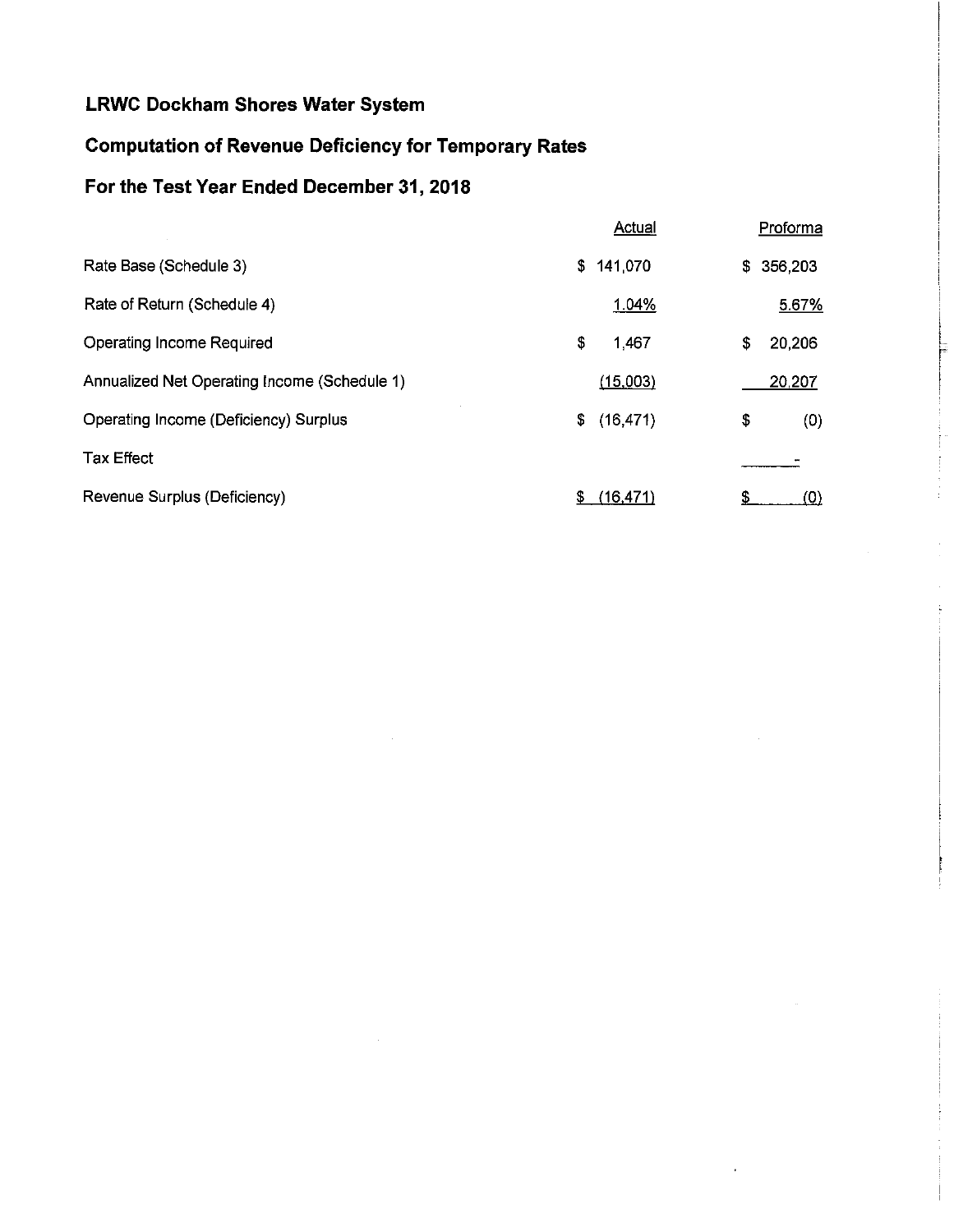1·'11

<u>.</u><br>1960 - John Louis Louis II, martxa

## **Statement of Income**

|                 |                                                              | <b>Actual</b>           |                |      | <b>Proforma</b>    |                             | Proforma |
|-----------------|--------------------------------------------------------------|-------------------------|----------------|------|--------------------|-----------------------------|----------|
| Line            | <b>Account Title (Number)</b>                                | 2018                    |                |      | <b>Adjustments</b> |                             | 2018     |
| No.             | (a)                                                          | (b)                     |                | (c)  |                    |                             | (d)      |
|                 | UTILITY OPERATING INCOME                                     |                         |                |      |                    |                             |          |
|                 | <b>Operating Revenues(400)</b>                               | \$                      | 36,840         | \$   | 41,639             | $\mathbf{s}$                | 78,479   |
| $\overline{2}$  | <b>Operating Expenses:</b>                                   |                         |                |      |                    |                             |          |
| 3               | Operating and Maintenance Expense (401)                      |                         | 30,737         |      |                    |                             | 30,737   |
| 4               | Depreciation Expense (403)                                   |                         | 14,400         |      | 6,429              |                             | 20,829   |
| 5               | Amortization of Contribution in Aid of                       |                         |                |      |                    |                             |          |
|                 | Construction (405)                                           |                         | (116)          |      |                    |                             | (116)    |
| 6               | Amortization of Utility Plant Acquisition                    |                         |                |      |                    |                             |          |
|                 | Adjustment (406)                                             |                         | (1, 504)       |      |                    |                             | (1,504)  |
| 7               | Amortization Expense-Other (407)                             |                         |                |      |                    |                             |          |
| 8               | Taxes Other Than Income (408.1-408.13)                       |                         | 3,851          |      |                    |                             | 3,851    |
| 9               | Income Taxes (409.1, 410.1, 411.1, 412.1)                    |                         | 4,475          |      |                    |                             | 4,475    |
| 10              | <b>Total Operating Expenses</b>                              | \$                      | 51,843         | - \$ | 6,429              | $\overline{\mathbf{s}}$     | 58,272   |
| 11              | Net Operating Income (Loss)                                  |                         | (15,003)       |      | 35,210             |                             | 20,207   |
| 12 <sub>2</sub> | <b>Other Income and Deductions</b>                           |                         |                |      |                    |                             |          |
| 13              | Interest and Dividend Income (419)                           |                         | 755            |      |                    |                             | 755      |
| 14              | Allow. for funds Used During Construction (420)              |                         |                |      |                    |                             |          |
| 15 <sub>1</sub> | Nonutility Income (421)                                      |                         |                |      |                    |                             |          |
| 16              | Gains (Losses) From Disposition of Nonutility Property (421) |                         |                |      |                    |                             |          |
| 17              | Miscellaneous Nonutility Expenses (426)                      |                         | (78)           |      |                    |                             | (78)     |
| 18              | Interest Expense (427)                                       |                         | (1,836)        |      |                    |                             | (1,836)  |
| 19              | Taxes Applicable to Other Than Income (409.2, 410.2, etc.)   |                         |                |      |                    |                             |          |
| 20              | <b>Total Other Income and Deductions</b>                     | \$                      | $(1,159)$ \$   |      |                    | $\overline{\boldsymbol{s}}$ | (1, 159) |
| 21              | <b>NET INCOME (LOSS)</b>                                     | $\overline{\mathbb{s}}$ | $(16, 162)$ \$ |      | 35,210             | $\overline{\mathfrak{s}}$   | 19,048   |

and a series of the company of the company of the company of the company of the company of the company of the company of the company of the company of the company of the company of the company of the company of the company

 $\sim$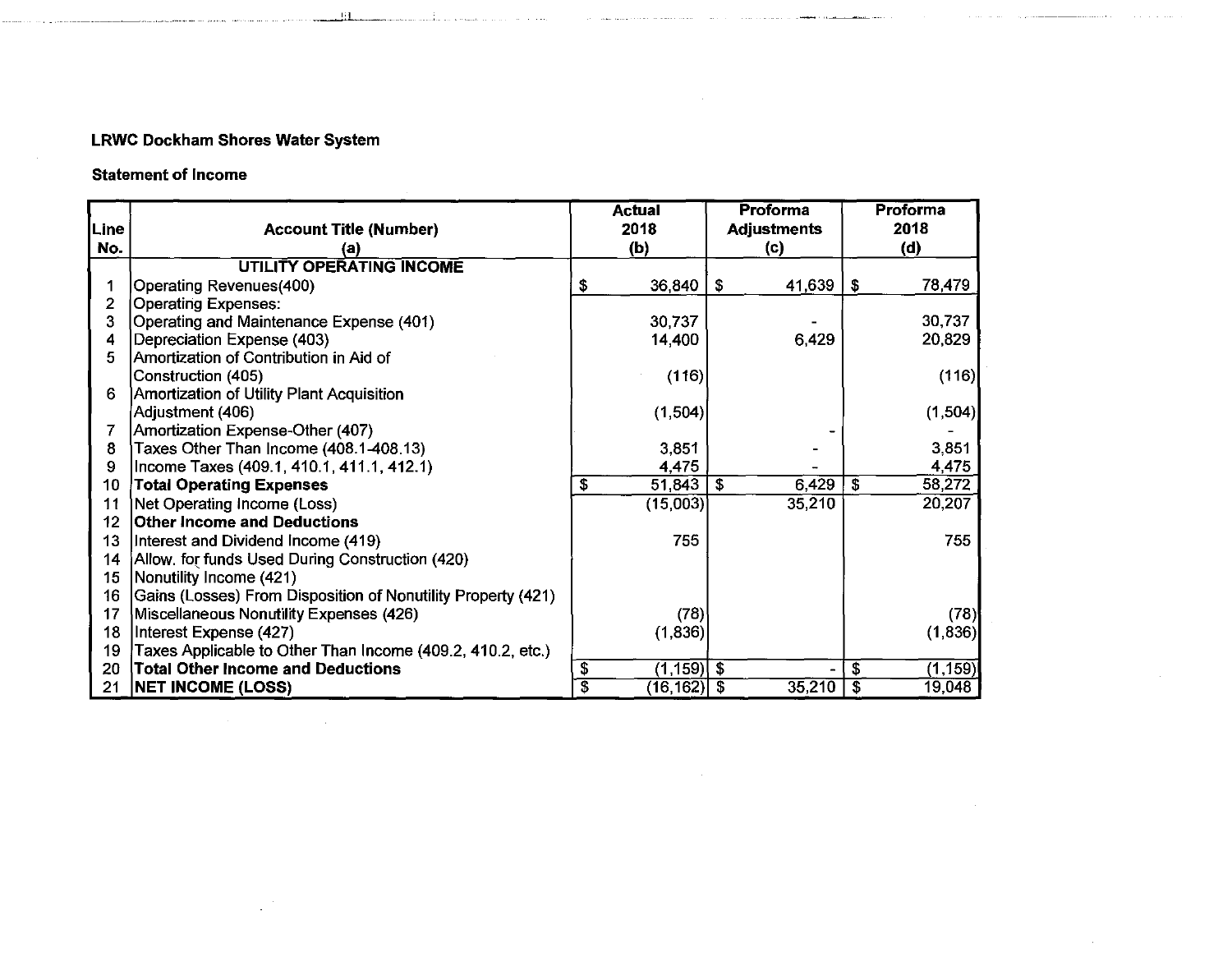|                | <b>LRWC Dockham Shores Water System</b><br><b>Statement of Income - Proforma Adjustments</b>                                                       |    | Schedule 1A<br>Page 1 of 3 |
|----------------|----------------------------------------------------------------------------------------------------------------------------------------------------|----|----------------------------|
|                | <b>Operating Revenues</b>                                                                                                                          |    |                            |
| 1              | Proforma 2018                                                                                                                                      | \$ | 43,460                     |
|                | Actual 2018                                                                                                                                        |    | <u>36,840</u>              |
|                | Proforma Adjustment                                                                                                                                | 5  | 6,620                      |
|                | To adjust test year revenues for the additional revenue approved by PUC Order No. 26,272 in<br>DW 16-619 authorizing step adjustment.              |    |                            |
| $\overline{2}$ | Proforma 2018                                                                                                                                      | S  | 78,479                     |
|                | Proforma 2018                                                                                                                                      |    | 43,460                     |
|                | Proforma Adjustment                                                                                                                                | s  | 35,019                     |
|                | To adjust test year revenues for the additional revenue needed in order for the Company to earn<br>its rate of return and to recover its expenses. |    |                            |
|                | <b>Total Adjustment to Operating Revenues</b>                                                                                                      | s  | 41,639                     |
|                | <b>Operation and Maintenance Expenses</b>                                                                                                          |    |                            |
| 3              | <b>PUC Audit</b>                                                                                                                                   |    |                            |
|                | Proforma 2018                                                                                                                                      | \$ |                            |
|                | Actual 2018                                                                                                                                        |    |                            |
|                | Proforma Adjustment                                                                                                                                | S. |                            |
|                | To adjust test year expenses for costs associated with PUC audit of test year expenses<br>(\$3,000 / 3 years)                                      |    |                            |
| 4              | Source of Supply Operation Wages                                                                                                                   |    |                            |
|                | Proforma 2018                                                                                                                                      | S  |                            |
|                | Actual 2018                                                                                                                                        |    |                            |
|                | Proforma Adjustment                                                                                                                                | s  |                            |

Þ

 $\bar{\psi}$ ÷  $\begin{bmatrix} 1 \\ 1 \\ 2 \end{bmatrix}$  $\frac{1}{2}$  $\frac{1}{2}$  $\bar{z}$ 

 $\bar{\Gamma}$ 

 $\frac{1}{2}$ 

Ť

ŧ  $\frac{1}{2}$ 

Ť  $\frac{1}{2}$ ÷

 $\begin{array}{c} 1 \\ 2 \\ 3 \\ 4 \end{array}$  $\zeta$ 

To adjust test year expenses for estimated wages anticipated going forward.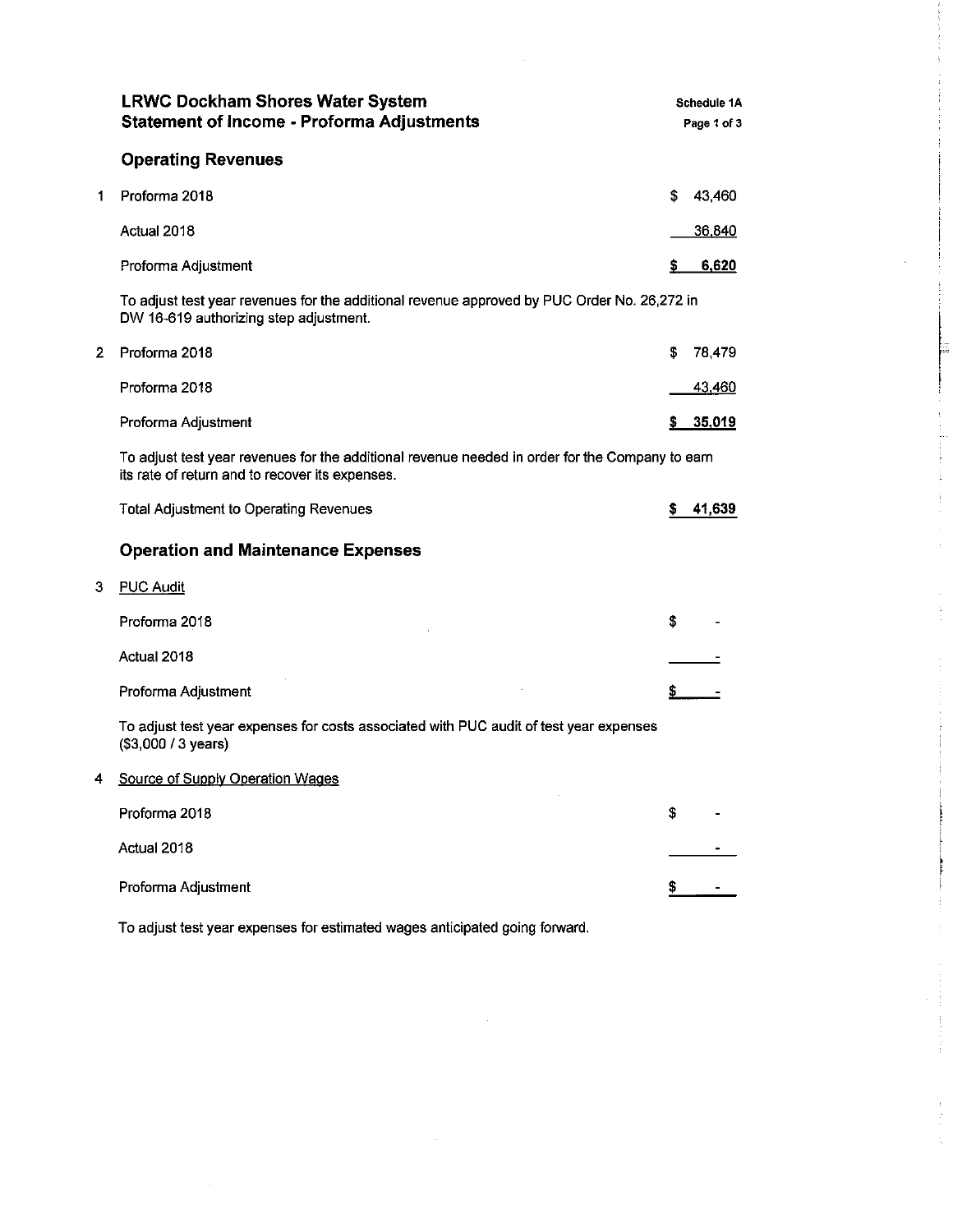|   |                                                                                                |    | Schedule 1A<br>Page 2 of 3 |   |  |
|---|------------------------------------------------------------------------------------------------|----|----------------------------|---|--|
| 5 | <b>Treatment Expenses</b>                                                                      |    |                            |   |  |
|   | Proforma 2018                                                                                  | \$ | 1,195                      |   |  |
|   | Actual 2018                                                                                    |    | 1,195                      |   |  |
|   | Proforma Adjustment                                                                            | \$ |                            |   |  |
|   | To adjust test year expenses for estimated increase in chemicals, testing, etc.                |    |                            |   |  |
| 6 | <b>T&amp;D Maintenance</b>                                                                     |    |                            |   |  |
|   | Proforma 2018                                                                                  | \$ | 369                        |   |  |
|   | Actual 2018                                                                                    |    | 369                        |   |  |
|   | Proforma Adjustment                                                                            | s  |                            |   |  |
|   | To adjust test year expenses for estimated increase in maintenance of mains, services & meters |    |                            |   |  |
| 7 | A & G Expenses                                                                                 |    |                            |   |  |
|   | Proforma 2018                                                                                  | \$ | 14,935                     |   |  |
|   | Actual 2018                                                                                    |    | 14,935                     |   |  |
|   | Proforma Adjustment                                                                            | \$ |                            | ŧ |  |
|   | To adjust test year expenses for estimated increase in                                         |    |                            |   |  |
|   | Total Proforma Adjustments to Operation and Maintenance Expense                                | \$ |                            |   |  |
|   | <b>Depreciation Expenses</b>                                                                   |    |                            |   |  |
| 8 | Proforma 2018                                                                                  | \$ | 20,829                     |   |  |
|   | Actual 2018                                                                                    |    | 14,400                     |   |  |
|   | Proforma Adjustment                                                                            |    | 6,429                      |   |  |
|   |                                                                                                |    |                            |   |  |

 $\ddot{\phantom{a}}$ 

 $\mathbb T$ 

 $\frac{1}{4}$ 

 $\ddot{\mathrm{t}}$ 

 $\begin{aligned} \mathcal{L}_{\mathcal{A}}(\mathcal{A}) &\rightarrow \mathcal{L}_{\mathcal{A}}(\mathcal{A}) \\ &\rightarrow \mathcal{L}_{\mathcal{A}}(\mathcal{A}) &\rightarrow \mathcal{L}_{\mathcal{A}}(\mathcal{A}) \end{aligned}$ 

To record increase in depreciation expenses

 $\bar{z}$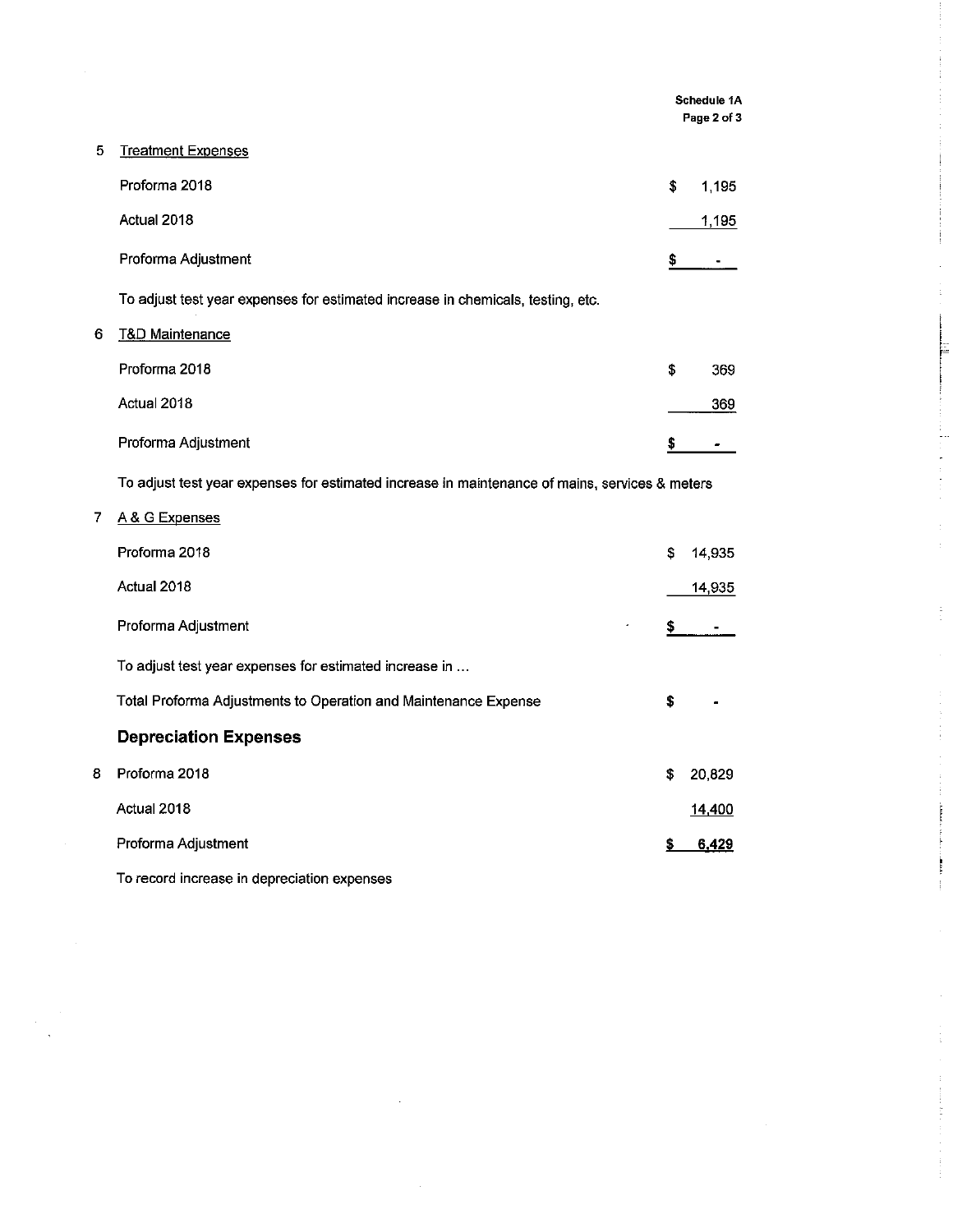**Schedule 1A Page 3 of 3** 

 $\hat{\mathcal{L}}$ 

 $\frac{1}{2}$ 

## **Amortization of Organizational Costs**

| 9  | Proforma 2018                                                                                                                                           | S                        |                          |    |
|----|---------------------------------------------------------------------------------------------------------------------------------------------------------|--------------------------|--------------------------|----|
|    | Actual 2018                                                                                                                                             |                          | $\overline{\Omega}$      |    |
|    | Proforma Adjustment                                                                                                                                     | Ş                        |                          |    |
|    | To record amortization of organization costs (\$38,273 / 20 years)                                                                                      |                          |                          |    |
|    | <b>Taxes other than Income Taxes</b>                                                                                                                    |                          |                          |    |
|    | <b>State Utility Property Taxes</b>                                                                                                                     |                          |                          |    |
| 10 | Proforma 2018                                                                                                                                           | \$                       | 762                      |    |
|    | Actual 2018                                                                                                                                             |                          | 762                      |    |
|    | Proforma Adjustment                                                                                                                                     | $\mathbf{\underline{s}}$ |                          |    |
|    | Town of Gilford Property Taxes                                                                                                                          |                          |                          |    |
| 11 | Proforma 2018                                                                                                                                           | \$                       | 1,248                    |    |
|    | Actual 2018                                                                                                                                             |                          | 1,248                    |    |
|    | Proforma Adjustment                                                                                                                                     | \$                       | $\overline{\phantom{a}}$ | ÷, |
|    | <b>Income Taxes</b>                                                                                                                                     |                          |                          |    |
|    | Federal Income Taxes                                                                                                                                    |                          |                          |    |
|    | 12 Proforma 2018                                                                                                                                        | \$                       | 639                      |    |
|    | Actual 2018                                                                                                                                             |                          | 639                      |    |
|    | Proforma Adjustment                                                                                                                                     | ↨                        |                          |    |
|    | <b>State Business Taxes</b>                                                                                                                             |                          |                          |    |
|    | 13 Proforma 2018                                                                                                                                        | \$                       | 86                       |    |
|    | Actual 2018                                                                                                                                             |                          | 86                       |    |
|    |                                                                                                                                                         |                          |                          |    |
|    | Proforma Adjustment                                                                                                                                     | \$                       |                          |    |
|    | To adjust test year expenses for the increase in state business taxes due to the increase<br>in revenue. For additional support, please see schedule 5. |                          |                          |    |
|    |                                                                                                                                                         |                          |                          |    |

Total Proforma Adjustment to Income Taxes **\$**  $\sim$   $-$ Total Proforma Adjustment to Operating Expense **by the CONSTANDING SALARY CONSTANDING SALARY 6,429**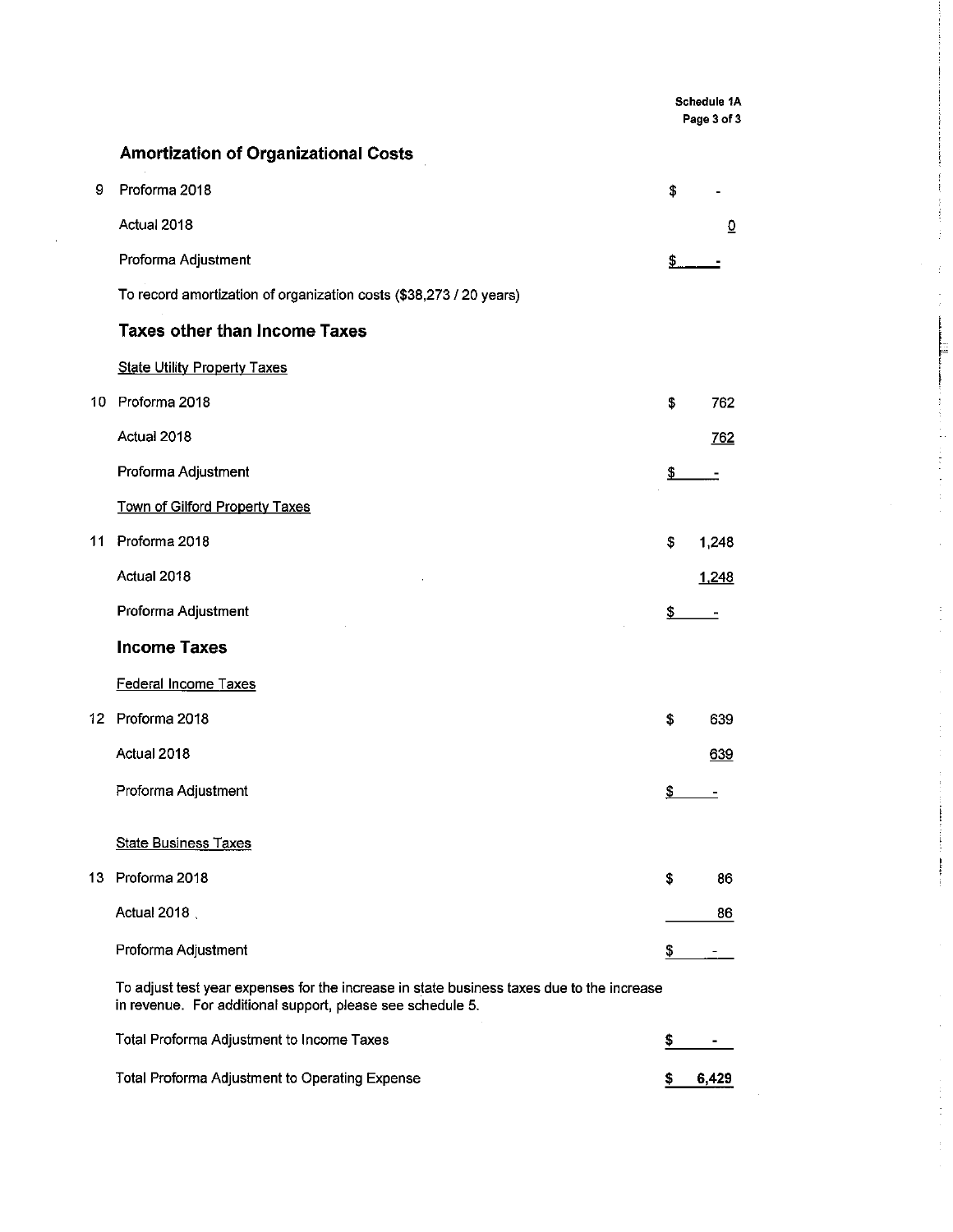# **LRWC Dockham Shores Water System Schedule 18 and Schedule 18 and Schedule 18 and Schedule 18 and Schedule 18 and Schedule 18 and Schedule 18 and Schedule 18 and Schedule 18 and Schedule 18 and Schedule 18 and Schedule 18**

# **Income Tax Computation**

|                                            | <u>Actual</u> | Proforma       |  |
|--------------------------------------------|---------------|----------------|--|
| <b>Total Rate Base</b>                     | \$141,070     | \$356,203      |  |
| <b>Equity Component of Cost of Capital</b> | $-0.45%$      | 0.00%          |  |
| Operating Net Income Required              | -\$635        | \$0            |  |
| Tax Multiplier (Schedule 5A)               | $-236$        | $\overline{0}$ |  |
| Income Required before Income Taxes        | $-$ \$871     | \$0            |  |
| Less: NH Business Profits Tax @ 7.7%       | $-67$         | $\overline{0}$ |  |
| Income subject to Federal Taxes            | $-$803$       | \$0            |  |
| Less: Federal Income Tax @ 21%             | $-169$        | ₫              |  |
| Income after Income Taxes                  | $-$ \$635     | \$0            |  |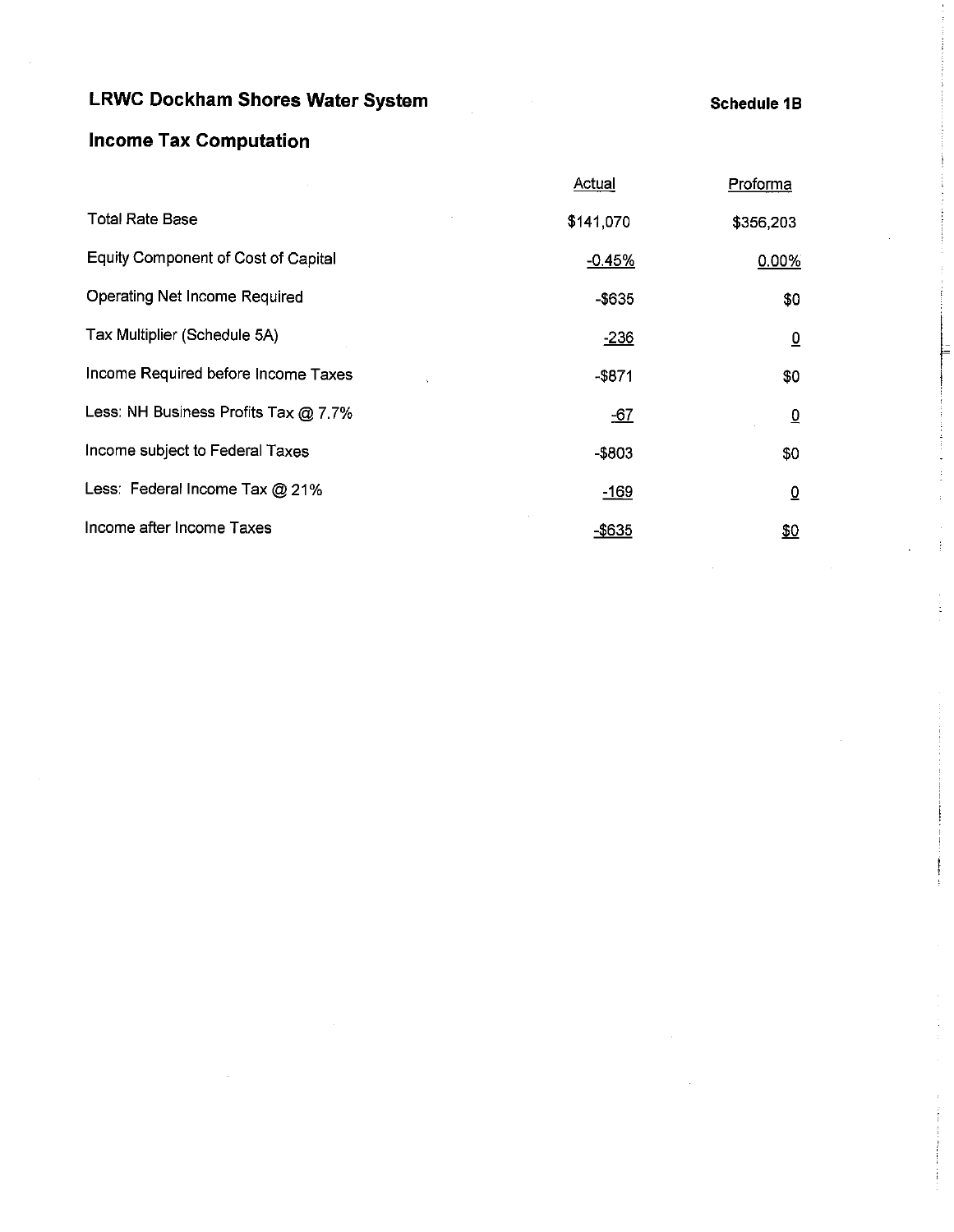# LRWC Dockham Shores Water System **Supering the Contract Contract Contract Contract Contract Contract Contract Contract Contract Contract Contract Contract Contract Contract Contract Contract Contract Contract Contract Cont**

## **Effective Tax Factor**

| Taxable Income                                                      | 100.00% |
|---------------------------------------------------------------------|---------|
| Less: NH Business Profits Tax                                       | 7.70%   |
| Federal Taxable Income                                              | 92.30%  |
| Federal Income Tax Rate                                             | 21.00%  |
| Effective Federal Income Tax Rate                                   | 19.38%  |
| Add: NH Business Profit Tax                                         | 7.70%   |
| Effective Tax Rate                                                  | 27.08%  |
|                                                                     |         |
| Percent of Income Available if No Tax                               | 100.00% |
| <b>Effective Tax Rate</b>                                           | 27.08%  |
| Percent Used as a Divisor in Determining<br>the Revenue Requirement | 72.92%  |
| Tax Multiplier                                                      | 37.14%  |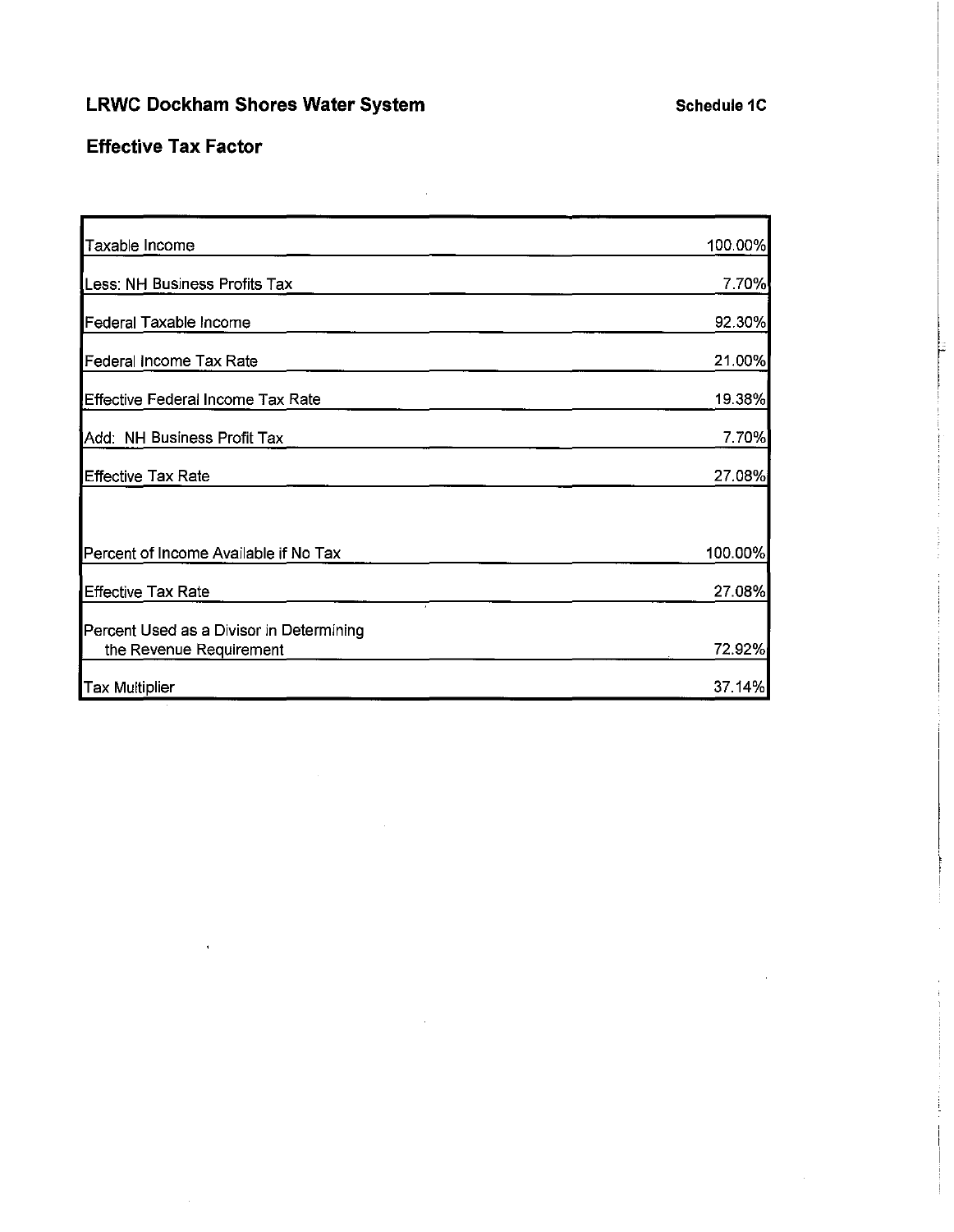## **LRWC - Dockham** Schedule 2-1

Þ

 $\Delta$ 

### **Balance Sheet - Assets and Other Debits**

|                 |                                                    | Ref    |    | 12/31/2018     |                                        | 12/31/2017               |
|-----------------|----------------------------------------------------|--------|----|----------------|----------------------------------------|--------------------------|
| Line            | Account Title (Number)                             | Sch.   |    | Balance        |                                        | Balance                  |
| No.             | (a)                                                | (b)    |    | (c)            |                                        | (d)                      |
|                 | <b>UTILITY PLANT</b>                               |        |    |                |                                        |                          |
| 1               | Utility Plant (101-106)                            | $F-6$  | \$ | 345,165        | \$                                     | 178,860                  |
| $\overline{2}$  | Less: Accumulated Depr. and Amort. (108-110)       | $F-6$  |    | (6, 429)       |                                        | 77,272                   |
| з               | Net Plant                                          |        | \$ | 351,594        | \$                                     | 101,588                  |
| 4               | Utility Plant Acquisition Adj. (Net) (114-115)     | F-7    |    | (20, 315)      |                                        | (21, 819)                |
| 5               | <b>Total Net Utility Plant</b>                     |        | \$ | 331,279        | \$                                     | 79,769                   |
|                 | OTHER PROPERTY AND INVESTMENTS                     |        |    |                |                                        |                          |
| 6               | Nonutility Property (121)                          | $F-14$ |    |                |                                        |                          |
| 7               | Less: Accumulated Depr. and Amort. (122)           | $F-15$ |    |                |                                        |                          |
| 8               | <b>Net Nonutility Property</b>                     |        |    |                |                                        |                          |
| 9               | Investment in Associated Companies (123)           | $F-16$ |    |                |                                        |                          |
| 11              | Utility Investments (124)                          | $F-16$ |    |                |                                        |                          |
| 12 <sub>2</sub> | Other Investments                                  | $F-16$ |    |                |                                        |                          |
| 13              | Special Funds(126-128)                             | $F-17$ |    |                |                                        |                          |
| 14              | Total Other Property & Investments                 |        | \$ | $\overline{a}$ | \$                                     | $\overline{\phantom{0}}$ |
|                 | <b>CURRENT AND ACCRUED ASSETS</b>                  |        |    |                |                                        |                          |
| 16              | Cash (131)                                         |        |    |                |                                        |                          |
| 17              | Special Deposits (132)                             | $F-18$ |    |                |                                        |                          |
| 18              | Other Special Deposits (133)                       | $F-18$ |    |                |                                        |                          |
| 19              | Working Funds (134)                                |        |    |                |                                        |                          |
| 20              | Temporary Cash Investments (135)                   | $F-16$ |    |                |                                        |                          |
| 21              | Accounts and Notes Receivable-Net (141-144)        | $F-19$ |    | 7,955          |                                        | 9,361                    |
| 22              | Accounts Receivable from Assoc. Co. (145)          | F-21   |    |                |                                        |                          |
| 23              | Notes Receivable from Assoc. Co. (146)             | $F-21$ |    |                |                                        |                          |
| 24              | Materials and Supplies (151-153)                   | $F-22$ |    |                |                                        | (140)                    |
| 25              | Stores Expense (161)                               |        |    |                |                                        |                          |
| 26              | Prepayments-Other (162)                            | $F-23$ |    | 2,035          |                                        | 1,015                    |
| 27              | Prepaid Taxes (163)                                | $F-38$ |    | 1,776          |                                        | 1,157                    |
| 28              | Interest and Dividends Receivable (171)            | $F-24$ |    |                |                                        |                          |
| 29              | Rents Receivable (172)                             | $F-24$ |    |                |                                        |                          |
| 30              | Accrued Utility Revenues (173)                     | $F-24$ |    |                |                                        |                          |
| 31              | Misc. Current and Accrued Assets (174)             | $F-24$ |    |                |                                        |                          |
| 32              | <b>Total Current and Accrued Assets</b>            |        | \$ | 11,766         | S                                      | 11,393                   |
|                 | <b>DEFERRED DEBITS</b>                             |        |    |                |                                        |                          |
| 32              | Unamortized Debt Discount & Expense (181) - Note 1 | $F-25$ |    |                |                                        |                          |
| 33              | Extraordinary Property Losses (182)                | $F-26$ |    |                |                                        |                          |
| 34              | Prelim. Survey & Investigation Charges (183)       | $F-27$ |    |                |                                        |                          |
| 35              | Clearing Accounts (184)                            |        |    |                |                                        |                          |
| 36              | Temporary Facilities (185)                         |        |    |                |                                        |                          |
| 37              | Miscellaneous Deferred Debits (186)                | $F-28$ |    | 38.393         |                                        | 36,096                   |
| 38              | Research & Development Expenditures (187)          | $F-29$ |    |                |                                        |                          |
| 39              | Accumulated Deferred Income Taxes (190) - Note 2   | $F-30$ |    |                |                                        |                          |
| 40              | <b>Total Deferred Debits</b>                       |        | \$ | 38 393         | $\overline{\boldsymbol{\mathfrak{s}}}$ | 36,096                   |
|                 | TOTAL ASSETS AND OTHER DEBITS                      |        | s  | 381 438        | ॱड़                                    | 127,258                  |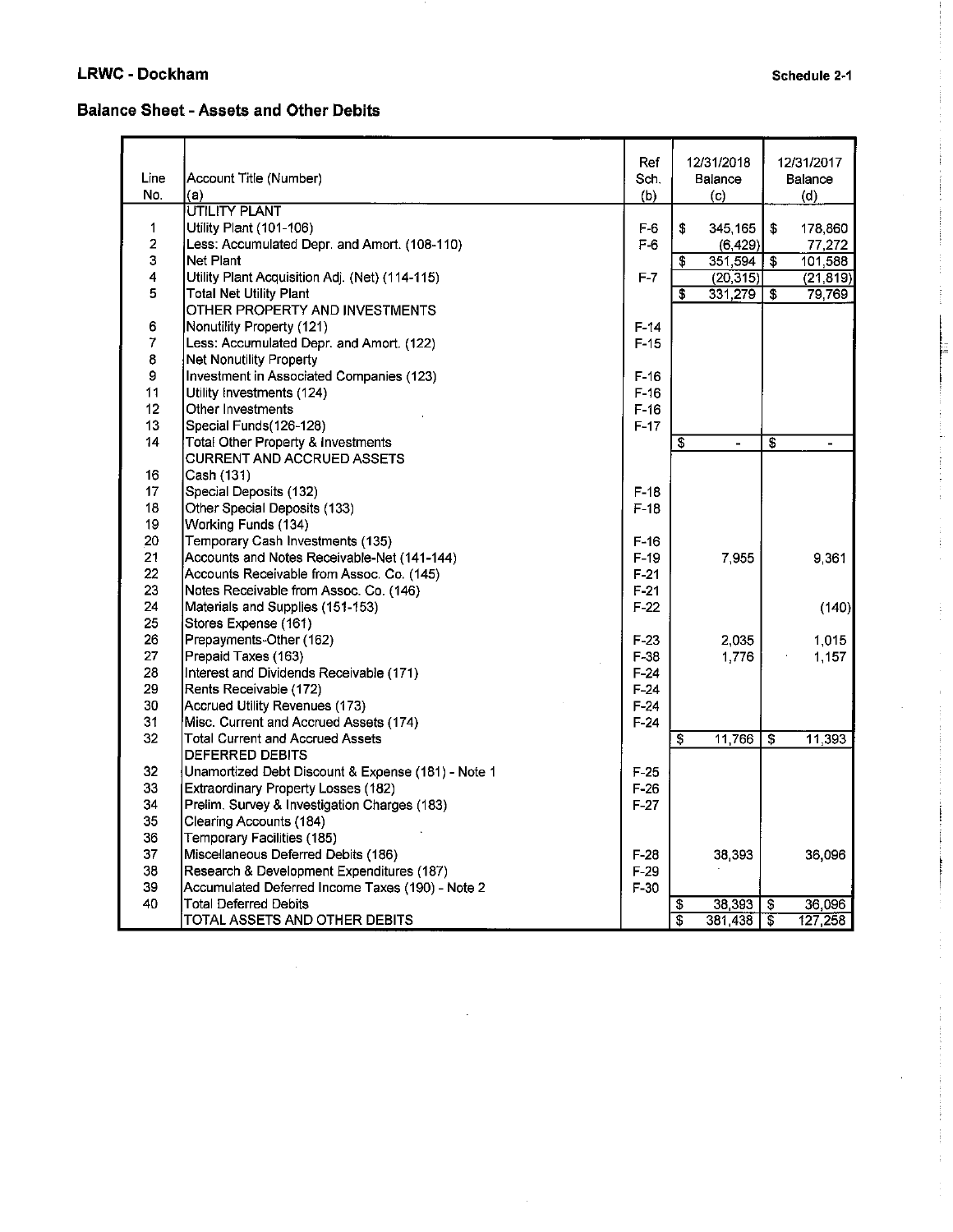l~ **International** 

Î.  $\frac{1}{2}$  and  $\frac{1}{2}$ 

 $\ddot{\phantom{0}}$ 

 $\mathbb{E}$ 

 $\bar{\omega}$ 

 $\frac{1}{\pi} \int_{0}^{\pi} \frac{1}{\pi} \, \frac{1}{\pi} \, \frac{1}{\pi} \, \frac{1}{\pi} \, \frac{1}{\pi} \, \frac{1}{\pi} \, \frac{1}{\pi} \, \frac{1}{\pi} \, \frac{1}{\pi} \, \frac{1}{\pi} \, \frac{1}{\pi} \, \frac{1}{\pi} \, \frac{1}{\pi} \, \frac{1}{\pi} \, \frac{1}{\pi} \, \frac{1}{\pi} \, \frac{1}{\pi} \, \frac{1}{\pi} \, \frac{1}{\pi} \, \frac{1}{\pi} \, \frac{$  $\frac{1}{4}$ 

### **Balance Sheet - Equity Capital and Liabilities**

|                |                                              | Ref.             | 12/31/2018                     | 12/31/2017                                |
|----------------|----------------------------------------------|------------------|--------------------------------|-------------------------------------------|
| Line           | Account Title (Number)                       | Sch.             | Balance                        | Balance                                   |
| No.            | (a)                                          | (b)              | (c)                            | (d)                                       |
|                | <b>EQUITY CAPITAL</b>                        |                  |                                |                                           |
| 1              | Common Stock Issued (201)                    | $F-31$           |                                |                                           |
| $\overline{2}$ | Preferred Stock Issued (204)                 | $F-31$           |                                |                                           |
| 3              | Capital Stock Subscribed (202,205)           | $F-32$           |                                |                                           |
| 4              | Stock Liability for Conversion (203, 206)    | $F-32$           |                                |                                           |
| 5              | Premium on Capital Stock (207)               | F-31             |                                |                                           |
| 6              | Installments Received On Capital Stock (208) | $F-32$           |                                |                                           |
| $\overline{7}$ | Other Paid-In Capital (209,211)              | $F-33$           |                                |                                           |
| 8              | Discount on Capital Stock (212)              | $F-34$           |                                |                                           |
| 9              | Capital Stock Expense(213)                   | $F-34$           |                                |                                           |
| 10             | Retained Earnings (214-215)                  | $F-3$            | (5.297)                        | 7,598                                     |
| 11             | Reacquired Capital Stock (216)               | $F-31$           |                                |                                           |
| 12             | <b>Total Equity Capital</b>                  |                  | $(5,297)$ \$<br>\$             | 7,598                                     |
|                | LONG TERM DEBT                               |                  |                                |                                           |
| 13             | <b>Bonds (221)</b>                           | $F-35$           | 128,986                        | 133,892                                   |
| 14             | Reacquired Bonds (222)                       | $F-35$           |                                |                                           |
| 15             | Advances from Associated Companies (223)     | $F-35$           |                                |                                           |
| 16             | Other Long-Term Debt (224)                   | $F-35$           |                                |                                           |
| 17             | Total Long-Term Debt - Note 1                |                  | 128,986<br>\$                  | S<br>133,892                              |
|                | <b>CURRENT AND ACCRUED LIABILITIES</b>       |                  |                                |                                           |
| 18             | Accounts Payable (231)                       |                  |                                |                                           |
| 19             | Notes Payable (232)                          | $F-36$           | 12,125                         |                                           |
| 20             | Accounts Payable to Associated Co. (233)     | $F-37$           |                                |                                           |
| 21             | Notes Payable to Associated Co. (234)        | $F-37$           |                                |                                           |
| 22             | <b>Customer Deposits (235)</b>               |                  |                                |                                           |
| 23             | Accrued Taxes (236)                          | $F-38$           |                                |                                           |
| 24             |                                              |                  |                                |                                           |
| 25             | Accrued Interest (237)                       |                  |                                |                                           |
| 26             | Accrued Dividends (238)                      | $F-39$           |                                |                                           |
| 27             | Matured Long-Term Debt (239)                 | $F-39$           |                                |                                           |
| 28             | Matured Interest (240)                       | F-39             | 243,676                        | (16, 306)                                 |
| 29             | Misc. Current and Accrued Liabilities (241)  |                  | 255,801<br>\$                  | \$<br>(16, 306)                           |
|                | <b>Total Current and Accrued Liabilities</b> |                  |                                |                                           |
|                | DEFERRED CREDITS                             | $F-25$           |                                |                                           |
| 30             | Unamortized Premium on Debt (251)            | $F-40$           |                                |                                           |
| 31             | Advances for Construction (252)              | F-41             |                                |                                           |
| 32             | Other Deferred Credits (253)                 |                  |                                |                                           |
| 33             | Accumulated Deferred Investment              | $F-42$           |                                |                                           |
|                | Tax Credits (255)                            |                  |                                |                                           |
| 34             | Accumulated Deferred Income Taxes:           |                  |                                |                                           |
| 35             | Accelerated Amortization (281)               | $F-45$<br>$F-45$ |                                |                                           |
| 36             | Liberalized Depreciation (282) - Note 2      | $F-45$           |                                |                                           |
| 37             | Other (283)                                  |                  |                                |                                           |
| 38             | <b>Total Deferred Credits</b>                |                  | \$<br>$\overline{\phantom{a}}$ | \$<br>$\overline{\phantom{a}}$            |
|                | OPERATING RESERVES                           |                  |                                |                                           |
| 39             | Property Insurance Reserve (261)             | $F-44$           |                                |                                           |
| 40             | Injuries and Damages Reserve (262)           | $F-44$           |                                |                                           |
| 41             | Pensions and Benefits Reserves (263)         | $F-44$           |                                |                                           |
| 42             | Miscellaneous Operating Reserves (265)       | $F-44$           |                                |                                           |
| 43             | <b>Total Operating Reserves</b>              |                  | \$                             | $\overline{\mathbf{s}}$<br>$\blacksquare$ |
|                | CONTRIBUTIONS IN AID OF CONSTRUCTION         |                  |                                |                                           |
| 44             | Contributions In Aid of Construction (271)   | $F-46$           | 5.200                          | 5,200                                     |
| 45             | Accumulated Amortization of C.I.A.C. (272)   | $F-46$           | 3,252                          | 3,126                                     |
| 46             | Total Net C.I.A.C.                           |                  | 1,948<br>\$                    | 2,074<br>\$                               |
| 46             | TOTAL EQUITY CAPITAL AND LIABILITIES         |                  | T<br>381,438                   | $\overline{\mathbf{3}}$<br>127,258        |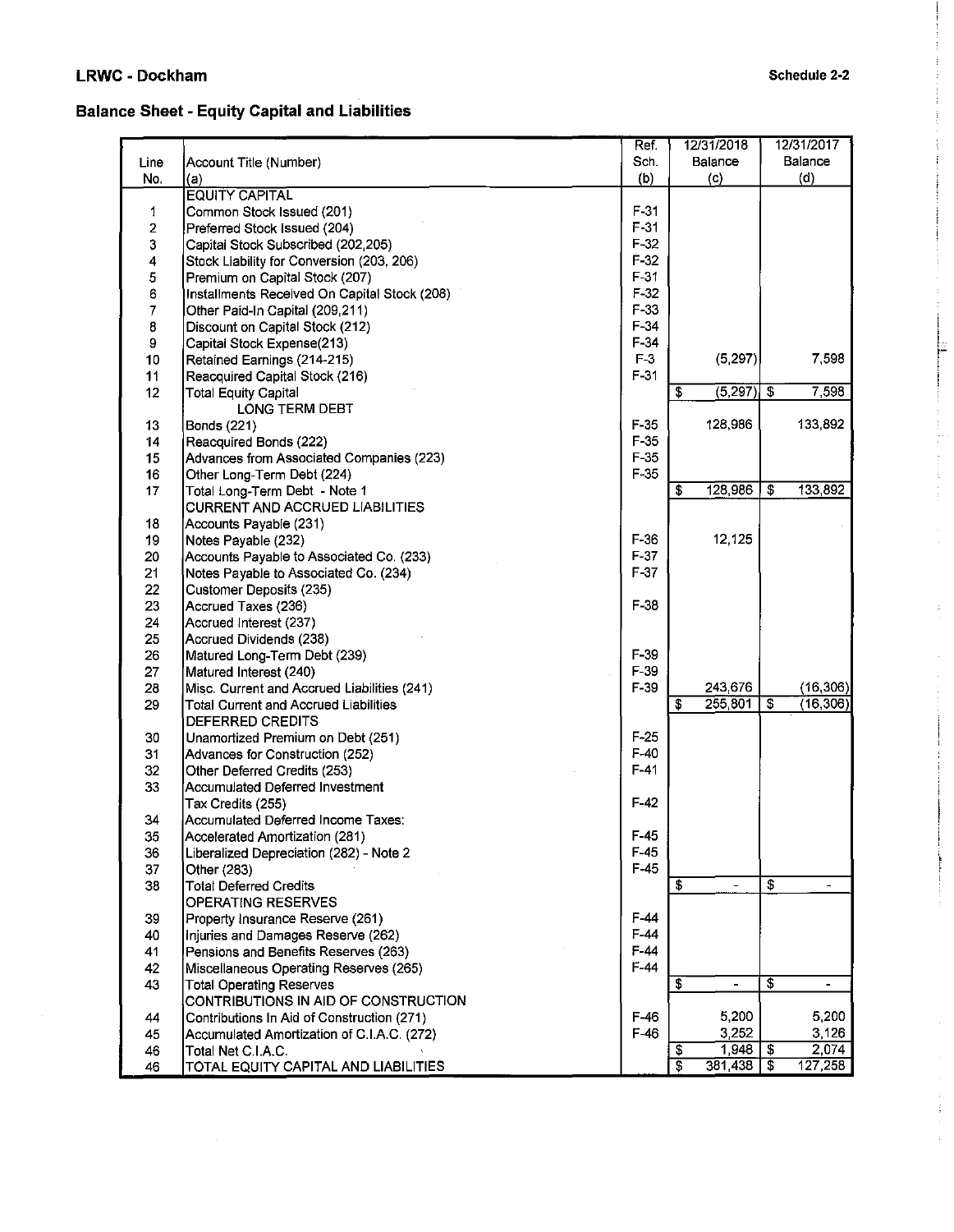### LRWC Dockham Shores Water System Schedule 3

"--.. -1.L-~ -·"·.

#### Rate Base

| Line           | <b>Account Title</b>                                                                     | <b>December</b><br>2017<br><b>Balance</b> | <b>March</b><br>2018<br><b>Balance</b> | June<br>2018<br>Balance | <b>September</b><br>2018<br><b>Balance</b> | <b>December</b><br>2018<br><b>Balance</b> | 5 Qtrs Avg<br>12/31/2018<br><b>Balance</b> | Proforma<br>Adjustments | Proforma<br><b>Year End</b><br><b>Balance</b> |
|----------------|------------------------------------------------------------------------------------------|-------------------------------------------|----------------------------------------|-------------------------|--------------------------------------------|-------------------------------------------|--------------------------------------------|-------------------------|-----------------------------------------------|
| No.            | (a)                                                                                      | (b)                                       | (c)                                    | (d)                     | (e)                                        | (f)                                       | (g)                                        | (h)                     | (i)                                           |
| -1             | Plant in Service                                                                         | \$156,549                                 | \$156,549                              | \$156,549               | \$156,549                                  | \$347,957                                 | \$194,831                                  | \$153,126               | \$347,957                                     |
| $\overline{2}$ | Less: Accumulated Depreciation                                                           | 77,273                                    | 78,294                                 | 79,827                  | 81,360                                     | (6, 429)                                  | 62,065                                     | (62,065)                |                                               |
| 3              | Total Net Utility Plant                                                                  | 79,276                                    | 78,255                                 | 76,722                  | 75,189                                     | 354,386                                   | 132,766                                    | 215,191                 | 347,957                                       |
| 4              | Material and Supplies                                                                    | (140)                                     | ٥                                      | 0                       | 0                                          | 0                                         | (28)                                       | $\bullet$               | (28)                                          |
| 5              | Contribution in Aid of Construction                                                      | 5,200                                     | 5,200                                  | 5,200                   | 5,200                                      | 5,200                                     | 5,200                                      |                         | 5,200                                         |
| 6              | Accumulated Amortization of CIAC                                                         | (3, 126)                                  | (3, 155)                               | (3, 184)                | (3,213)                                    | (3, 242)                                  | (3, 184)                                   | (58)                    | (3, 242)                                      |
|                | Accumulated Deferred Income Taxes                                                        |                                           |                                        |                         |                                            |                                           |                                            |                         |                                               |
| 8              | Rate Base                                                                                | 81,210                                    | 80,300                                 | 78,738                  | 77,176                                     | 356,344                                   | 134,754                                    | 215.133                 | 349.887                                       |
| 9              | Cash Working Capital (1)                                                                 |                                           |                                        |                         |                                            |                                           | 6,316                                      |                         | 6,316                                         |
| 10             | <b>Total Rate Base</b>                                                                   | 81,210                                    | 80,300                                 | 78.738                  | 77,176                                     | 356,344                                   | 141,070                                    | 215,133                 | 356,203                                       |
| 11             | (1) Cash Working Capital 5 Quarter 12/31/18 Balance is the same as the 12/31/18 Balance. |                                           |                                        |                         |                                            |                                           |                                            |                         |                                               |

 $\sim$ 

المنظم المستعمل المستقل المستعمل المناول المناول المناول المناول المناول المناول المناول المناول المناول المناول

 $\sim$ 

المعارفات والمعتقلة والمتحدث والمستعطفة والمارين والمناد

 $\sim 10^{-1}$ 

 $\sim 10^{-1}$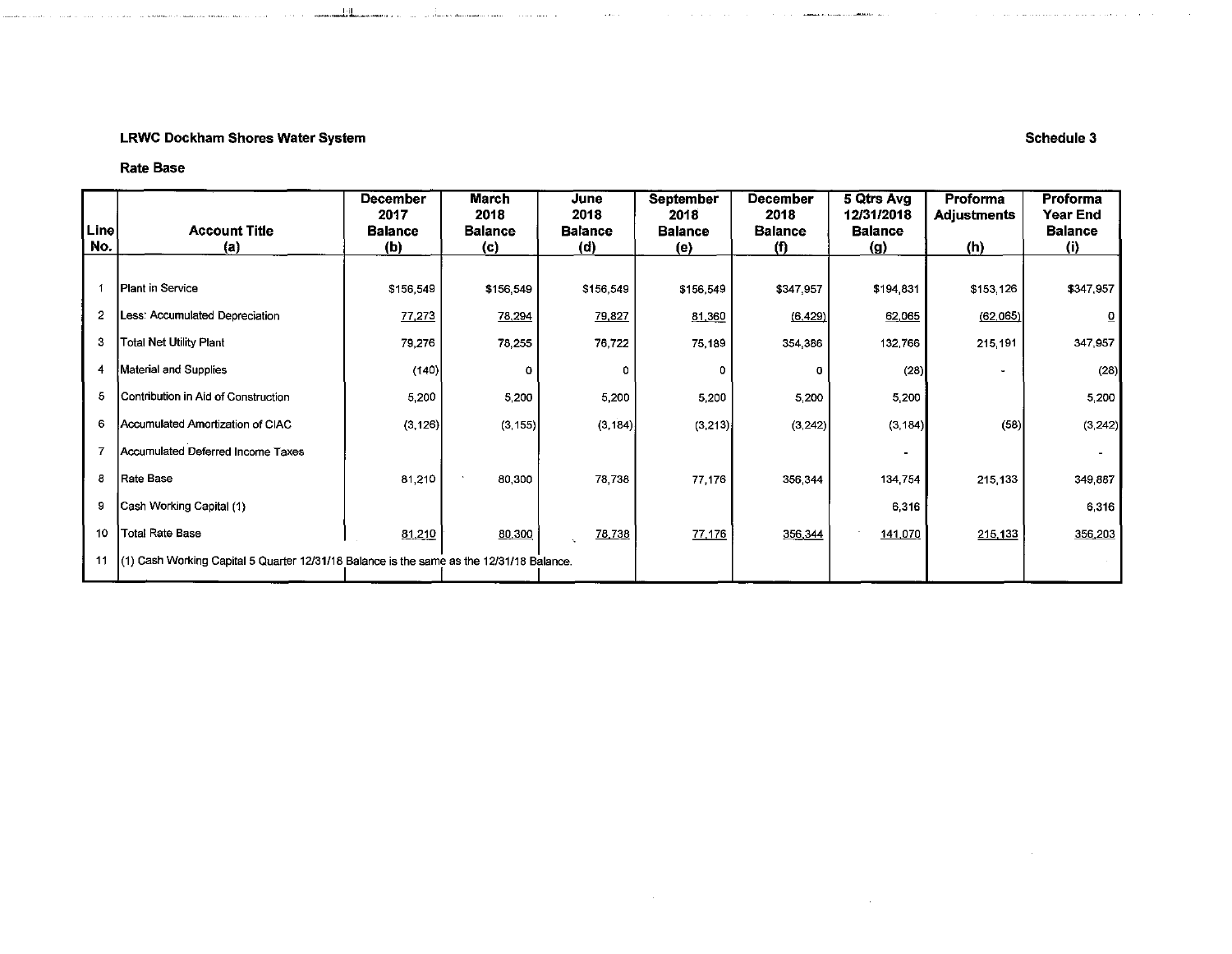|   | <b>LRWC Dockham Shores Water System</b><br>Rate Base - Proforma Adjustments                                                                                                                        |    | <b>Schedule 3A</b><br>Page 1 of 2 |
|---|----------------------------------------------------------------------------------------------------------------------------------------------------------------------------------------------------|----|-----------------------------------|
|   | <b>Plant in Service</b>                                                                                                                                                                            |    |                                   |
| 1 | 12/31/18 Balance                                                                                                                                                                                   | \$ | 347,957                           |
|   | 5 Quarters Average 12/30/18 Balance                                                                                                                                                                |    | <u>194,831</u>                    |
|   | Proforma Adjustment                                                                                                                                                                                | \$ | 153,126                           |
|   | To adjust test year 5 quarters average plant in service to fully reflect 12/31/18 additions to plant                                                                                               |    |                                   |
| 2 | Proforma 12/31/18 Balance with organization costs                                                                                                                                                  | \$ | 347,957                           |
|   | Proforma 12/31/18 Balance                                                                                                                                                                          |    | 347,957                           |
|   | Proforma Adjustment                                                                                                                                                                                | \$ |                                   |
|   | To adjust test year 12/31/18 balance of plant in service for org. costs<br>for Acquisition Expenditures associated with PUC approval of purchase<br>For additional support, please see schedule 3B |    |                                   |
|   | Total Proforma Adjustments to Plant in Service                                                                                                                                                     | s  | 153,126                           |
|   | <b>Accumulated Depreciation and Amortization</b>                                                                                                                                                   |    |                                   |
| 3 | 12/31/18 Balance                                                                                                                                                                                   | \$ | (6, 429)                          |
|   | 5 Quarters Average 12/31/18 Balance                                                                                                                                                                |    | 62,065                            |
|   | Proforma Adjustment                                                                                                                                                                                | S  | (68, 494)                         |
|   | To adjust 5 quarters test year average accumulated depreciation to fully reflect 12/31/18 accum depr                                                                                               |    |                                   |
|   | 2/31/18 Pro Forma Balance                                                                                                                                                                          | \$ |                                   |
|   | 12/31/18 Balance                                                                                                                                                                                   |    | (6, 429)                          |
|   | Proforma Adjustment                                                                                                                                                                                | \$ | <u>6,429</u>                      |
|   | To adjust 12/31/18 year end balance for additional 1/2/ year depreciation                                                                                                                          |    |                                   |
| 5 | Proforma 12/31/18 Balance with org costs                                                                                                                                                           | S  |                                   |
|   | Proforma12/31/18 Balance                                                                                                                                                                           |    |                                   |
|   | Proforma Adjustment                                                                                                                                                                                | \$ |                                   |
|   | To adjust test year 12/31/18 balance of accum amort of org. costs<br>For additional support, please see schedule 3B                                                                                |    |                                   |

 $\hat{\boldsymbol{\beta}}$ 

E

 $\hat{\mathcal{A}}$ 

 $\frac{1}{2}$  . The sequence of  $\frac{1}{2}$ 

 $\frac{1}{4}$ Ť.

 $\overline{\phantom{a}}$ Ť  $\label{eq:1} \begin{split} \mathcal{L}_{\text{in}}(\mathcal{L}_{\text{in}}(\mathcal{L}_{\text{out}})) = \mathcal{L}_{\text{in}}(\mathcal{L}_{\text{out}}(\mathcal{L}_{\text{out}})) = \mathcal{L}_{\text{in}}(\mathcal{L}_{\text{out}}(\mathcal{L}_{\text{out}}(\mathcal{L}_{\text{out}}(\mathcal{L}_{\text{out}}(\mathcal{L}_{\text{out}}(\mathcal{L}_{\text{out}}(\mathcal{L}_{\text{out}}(\mathcal{L}_{\text{out}}(\mathcal{L}_{\text{out}}(\mathcal{L}_{\text{out}}(\mathcal{L}_{\text{out}}(\mathcal{L}_{$ 

医子宫神经 医甲基 电电子

 $\frac{1}{2}$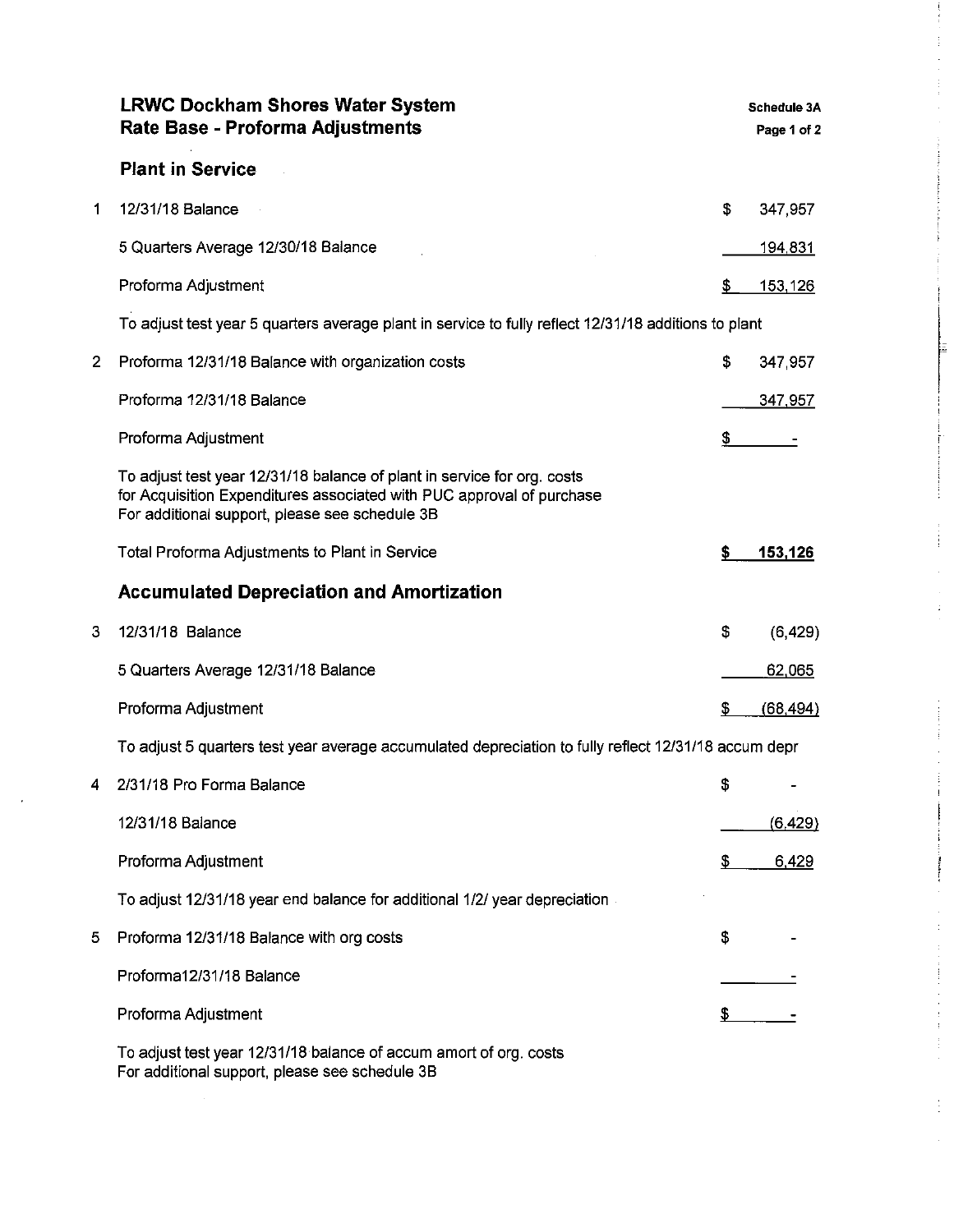|   | Total Proforma Adjustments to Accumulated Depreciation and Amortization |     | (62,065)                   |  |
|---|-------------------------------------------------------------------------|-----|----------------------------|--|
|   |                                                                         |     | Schedule 3A<br>Page 2 of 2 |  |
|   | <b>Material &amp; Supplies</b>                                          |     |                            |  |
| 6 | Proforma 12/31/18 Balance                                               | \$  |                            |  |
|   | 5 Quarters Average 12/30/18 Balance                                     |     |                            |  |
|   | Proforma Adjustment                                                     | \$  |                            |  |
|   | To adjust 5 quarter average test year to 12/31/18 balance               |     |                            |  |
|   | Total Proforma Adjustments to Material & Supplies                       | \$. |                            |  |
|   | <b>Accumulated Amortization of CIAC</b>                                 |     |                            |  |
| 7 | Proforma 12/31/18 Balance                                               | \$  | (3,242)                    |  |
|   | 5 Quarters Average 12/31/18 Balance                                     |     | (3, 184)                   |  |
|   | Proforma Adjustment                                                     | \$. | (58)                       |  |
|   | To adjust 5 quarter average test year to 12/31/18 balance               |     |                            |  |
|   | <b>Accumulated Deferred income Taxes</b>                                |     |                            |  |
| 8 | Proforma 12/31/18 Balance                                               | \$  |                            |  |
|   | 5 Quarters Average 12/31/18 Balance                                     |     |                            |  |
|   | Proforma Adjustment                                                     |     |                            |  |
|   | To adjust 5 quarter average test year to 12/31/18 balance               |     |                            |  |
|   | <b>Cash Working Capital</b>                                             |     |                            |  |
| 9 | Proforma 12/31/18 Balance                                               | \$  | 6,316                      |  |
|   | Actual 12/31/18 Balance                                                 |     | 6,316                      |  |
|   | Proforma Adjustment                                                     | S   |                            |  |
|   |                                                                         |     |                            |  |

ŧ

Total Proforma Adjustments to Cash Working Capital See Schedule 3C for calculation of cash working capital.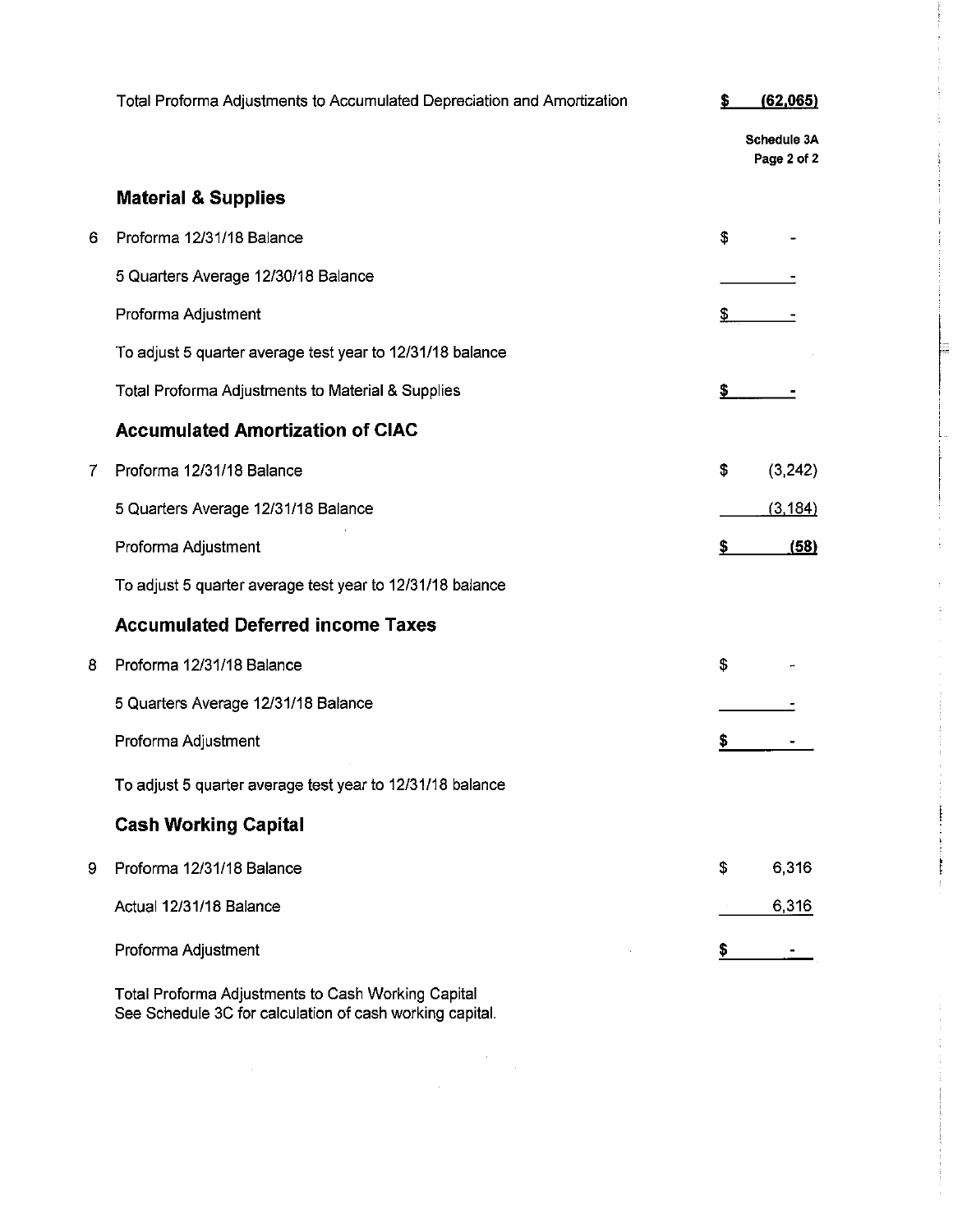# **LRWC Dockham Shores Water System Schedule 38 Schedule 38**

 $\ddot{\phantom{0}}$ 

 $\vert$ ,  $\mathbb{I}$ 

╞

## **Plant I Accumulated Depreciation I Depreciation Expense**

|                             | To reclass 186.07 Misc Def Dr - Acquisition Expenditures to Organizational Costs to Plant |          |                          |              |
|-----------------------------|-------------------------------------------------------------------------------------------|----------|--------------------------|--------------|
| <b>PUC</b>                  |                                                                                           | Amort.   | Annual                   | Accum        |
| Acct. No. Description       | <u>Cost</u>                                                                               | Rate     | Cost                     | <u>Amort</u> |
| 301<br>Organizational costs | $\overline{\phantom{0}}$                                                                  | 5.00% \$ | $\overline{\phantom{0}}$ |              |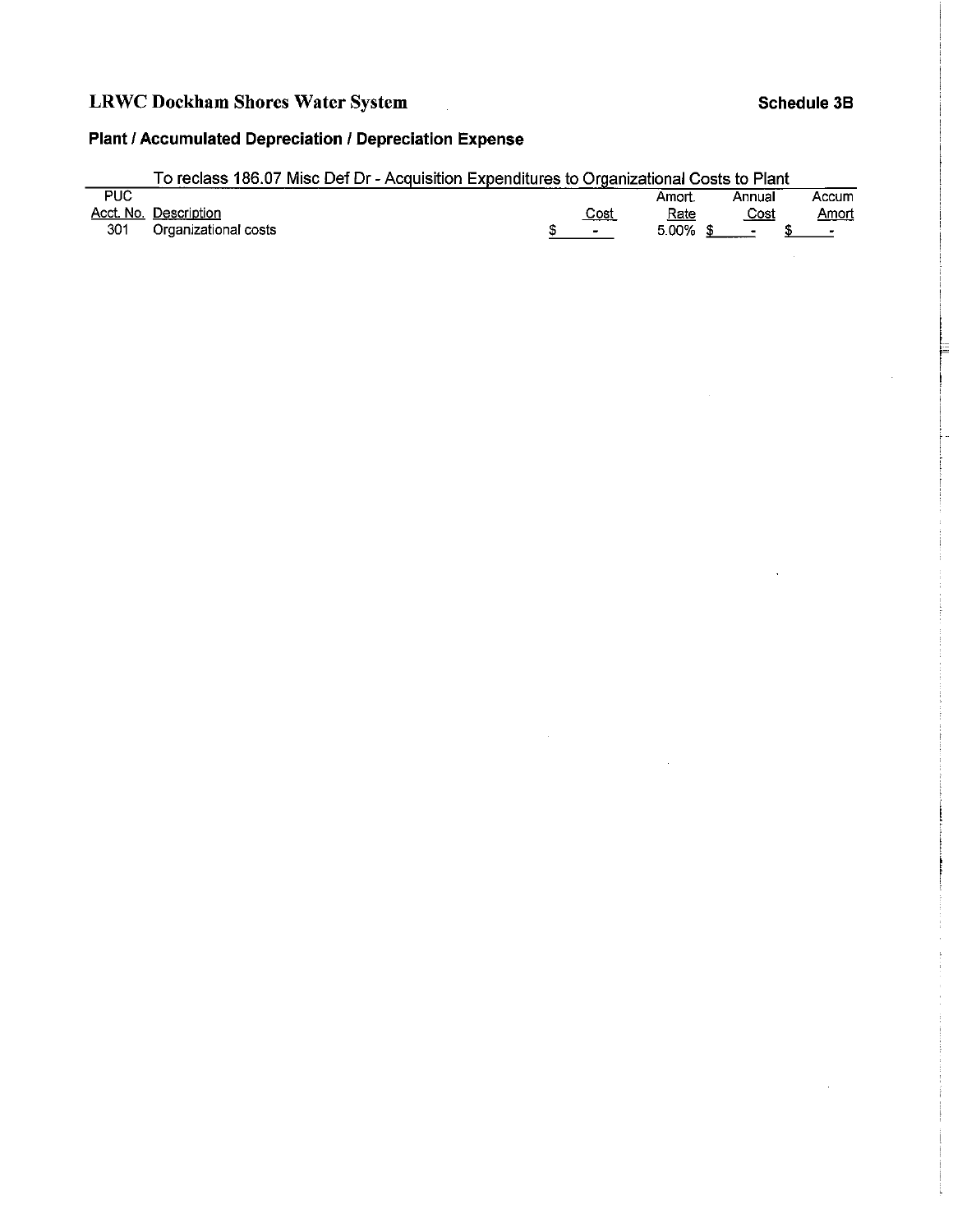Schedule 3C

re de la propietat de la propietat de la propietat de la propietat de la propietat de la propietat de la propi<br>La propietat de la propietat de la propietat de la propietat de la propietat de la propietat de la propietat d

I '

# **Working Capital**

|                                    | 2018<br>Actual<br>Amount | 2018<br>Proforma<br><b>Amount</b> |
|------------------------------------|--------------------------|-----------------------------------|
| Operating and Maintenance Expenses | \$30,737                 | \$30,737                          |
| 75/365                             | 20.55%                   | 20.55%                            |
| <b>Working Capital</b>             | \$6,316                  | \$6,316                           |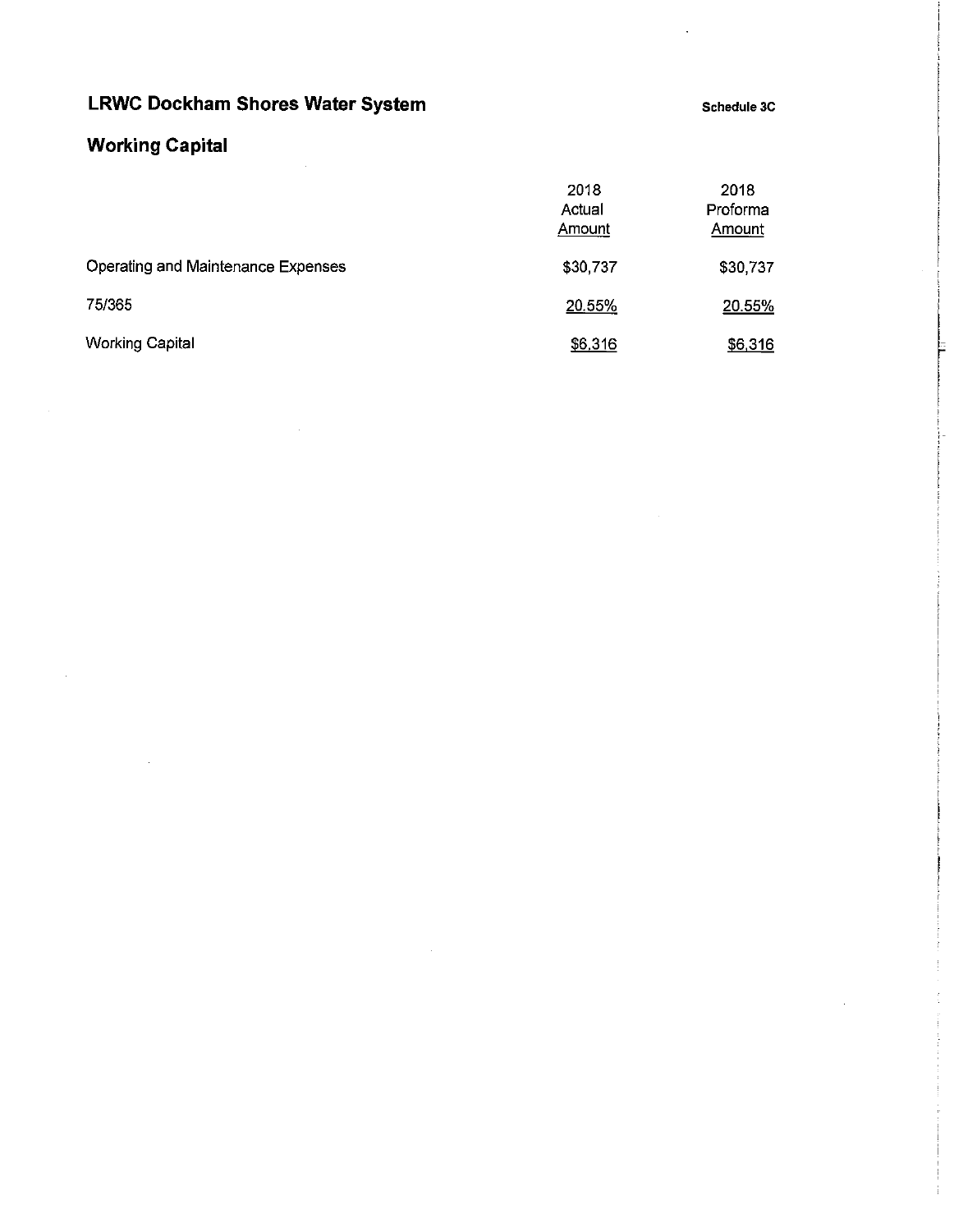#### **Schedule 4 Page 1of2**

I F  $\mathbf{I}$ 

 $\pm$ 

#### **Rate of Return Information**

| <b>IProforma</b><br><b>Overall Rate of Return</b> | Component<br>Ratio | Component<br>Cost Rate | Weighted<br>Average<br>Cost Rate |
|---------------------------------------------------|--------------------|------------------------|----------------------------------|
| Equity Capital                                    | $-4.69%$           | 10.06%                 | $-0.47%$                         |
| Long Term Debt                                    | 104.69%            | 567%                   | 5.94%                            |
| <b>Total Capital</b>                              | $100.00\%$         |                        | $5.47\%$                         |

Note: Since Dockham's Equity Capital is negative, the Company is utilizing Long Term Debt cost rate for the rate of return.

| Actual                 | Component | Component | Weighted<br>Average |
|------------------------|-----------|-----------|---------------------|
| Overall Rate of Return | Ratio     | Cost Rate | Cost Rate           |
| Equity Capital         | $-4.69%$  | 9.60%     | $-0.45%$            |
| Long Term Debt         | 104.69%   | 142%      | 1.49%               |
| Total Capital          | 100.00%   |           | 1.04%               |

| Capital Structure for      | 12/31/2018    | 12/31/2018 | 12/31/2018     | 12/31/2018 |
|----------------------------|---------------|------------|----------------|------------|
| <b>Ratemaking Purposes</b> | Proforma      | Proforma % | Actual         | Actual %   |
| <b>I</b> Common Stock      |               |            |                |            |
| Other Paid in Capital      |               | 0.00%      |                | 0.00%      |
| Retained Earnings          | (5, 775)      | $-4.69%$   | (5, 775)       | $-4.69%$   |
| Total Equity               | (5,775)<br>\$ | $-4.69%$   | (5, 775)<br>\$ | $-4.69%$   |
| Long Term Debt             | \$128,986     | 104.69%    | \$128,986      | 104.69%    |
| Total Capital              | 123,211<br>S  | 100.00%    | 123,211<br>\$  | 100.00%    |

| Long Term Debt        | 12/31/2018<br>Proforma | 12/31/2018<br>Actual |           |    |      |
|-----------------------|------------------------|----------------------|-----------|----|------|
| <b>I</b> CoBank Loans | \$128,986              |                      | \$128,986 |    |      |
| Total Long Term Debt  | \$128,986              |                      | \$128,986 | 80 | \$0] |